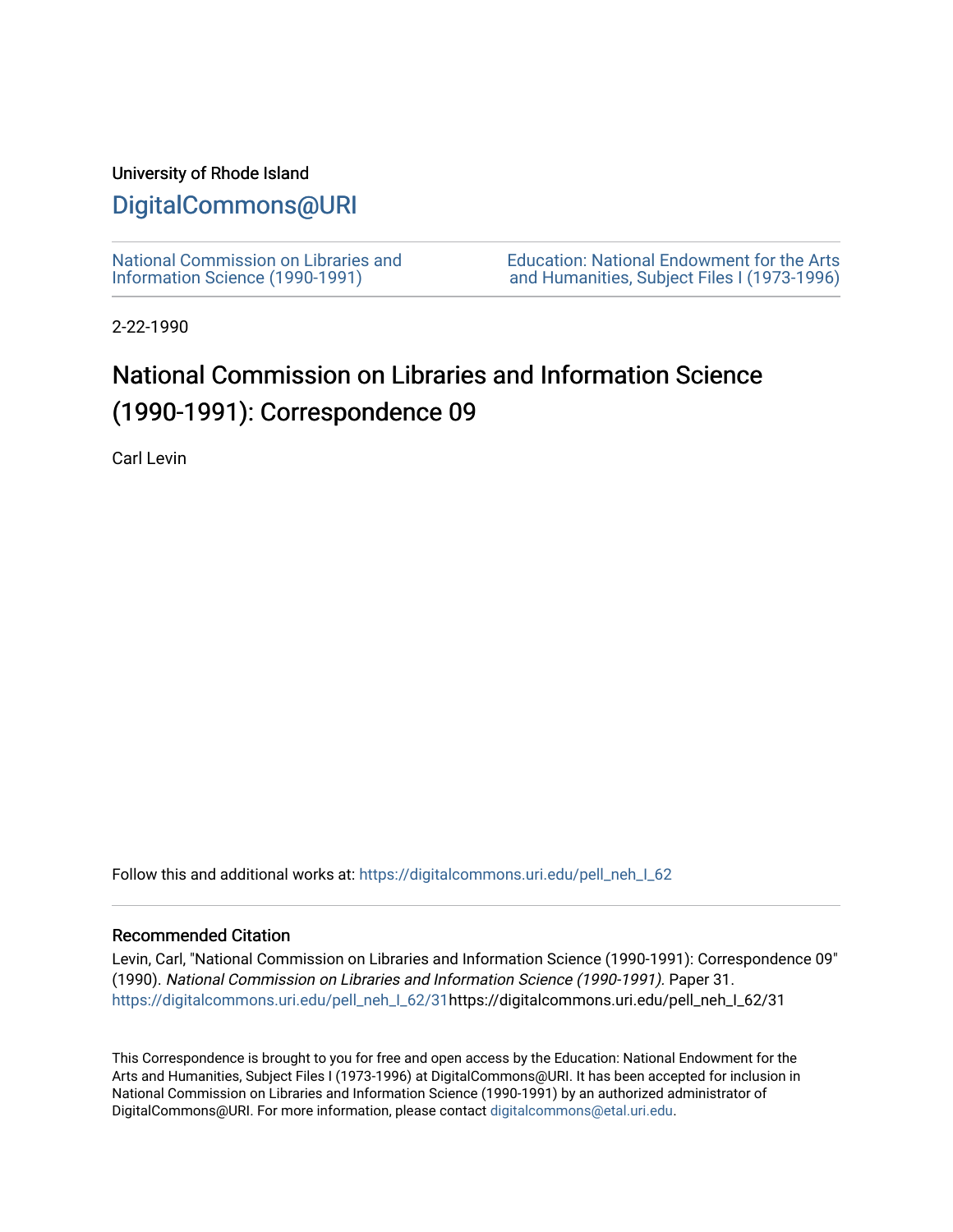#### JOHN GLENN, OHIO, CHAIRMAN

SAM NUNN, GEORGIA SAM NUNN, NICHIGAN<br>JAN SASSER, TENNESSEE<br>JAN SASSER, TENNESSEE<br>JEFF BINGAMAN, NEW MEDICO HERBERT KOHL, WISCONSIN<br>JOSEPH I, LIEBERMAN, CONNECTICUT WILLIAM V. ROTH, JR., OELAWARE.<br>TED STEVENS, ALASKA TED STEVENS, ALASKA<br>WILLIAM S. CONEN, MANIE<br>WARREN B. RUDMAN, NEW HAMPSHIRE<br>JOHN HEINZ, PENNSYLVAMA PETE WILSON, CALIFORNIA

LEONARD WEISS, STAFF DIRECTOR JO AMME BARMIART MINORITY CTACE DIRECTOR

**Hnited States Senate** 

**COMMITTEE ON GOVERNMENTAL AFFAIRS WASHINGTON, DC 20510-6250** 

February 22, 1990

Mr. James Dean Committee Management Secretariat General Services Administration Room 6206 18th and F Streets, N.W. Washington, D.C. 20405

Dear Mr. Dean:

In exercising its jurisdiction over the Federal Advisory Committee Act (FACA), the Senate Committee on Governmental Affairs has become concerned about certain activities regarding the advisory committee for the National Commission on Libraries and Information Science ("Commission"). This letter requests the opinion of the Committee Management Secretariat on the propriety of these activities.

On December 7, 1989, the Committee sent the enclosed letter to the Commission inquiring about the advisory committee. The Commission chairman responded on January 8, 1990, with the enclosed letter. The chairman resolved one key issue by agreeing that FACA does apply to the advisory committee, but raised serious concerns by confirming that he had delegated authority to the advisory committee chairman to "obligate and disperse" hundreds of thousands of dollars in federal funds and by contending that the advisory committee chairman is authorized to appoint persons to the federal payroll apparently without the Commission's retaining final control over the personnel decisions.

The Commission chairman affirmed that the advisory committee exercised this authority despite the enclosed memorandum of November 6, 1989, from the Commission's Executive Director that to exercise such authority is improper and contrary to legal advice. The memorandum states:

"At both meetings, the counsels and committee management officers suggested that the Advisory Committee chairman